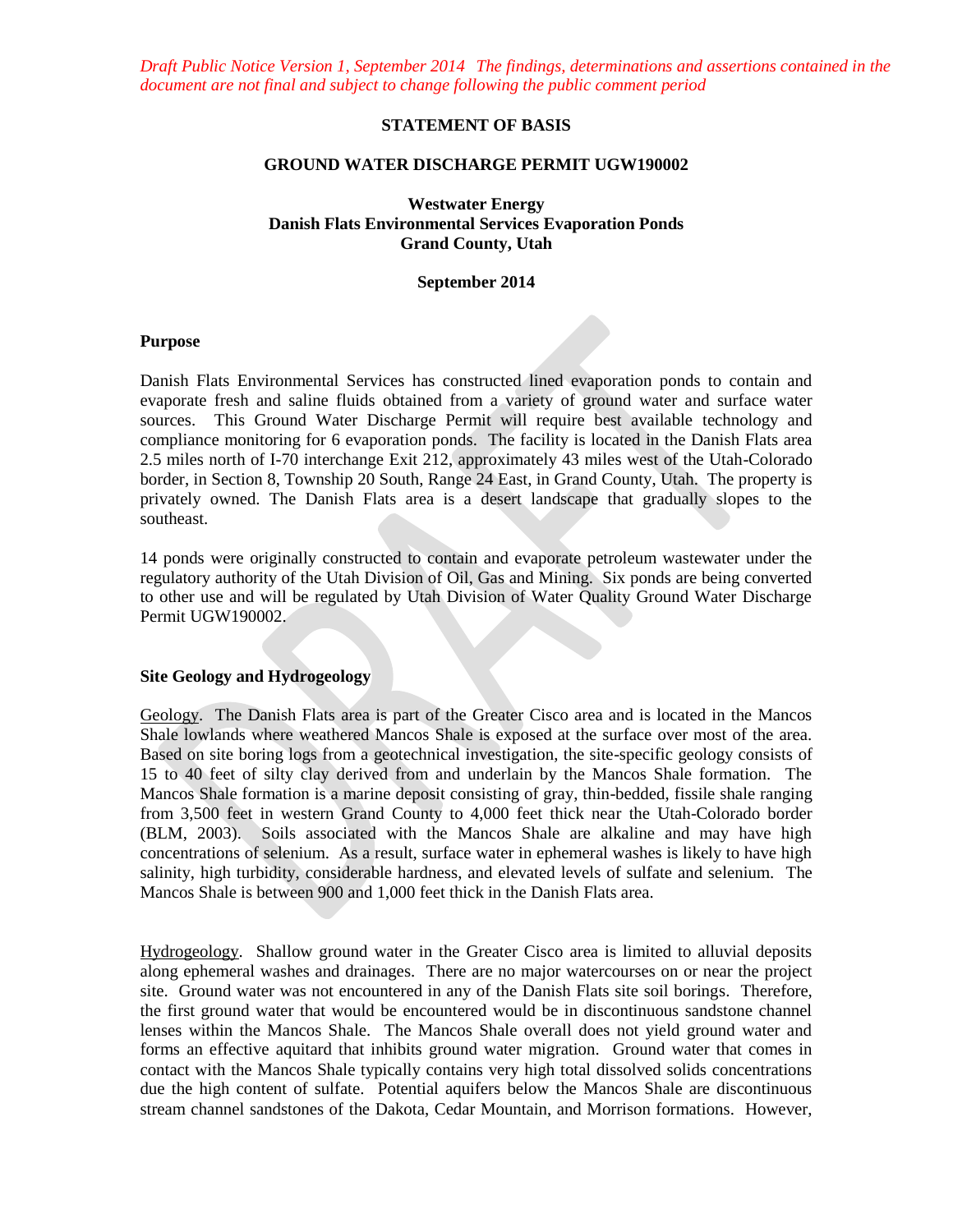these sandstones are the hydrocarbon reservoirs for oil and gas production in the Greater Cisco area and any ground water contained in them would most likely be saline. This is supported by the hydrostatic gradient in Dakota and Morrison hydrocarbon reservoirs in and the presence of saline water in the Morrison Formation near Cisco. A search of the Utah Division of Water Rights data base indicates no water wells have been drilled within a 5-mile radius of the project site.

# **Ground Water Quality**

Ground Water Classification.As indicated by the site geology and hydrogeology above, the presence of at least 900 feet of Mancos Shale coupled with the absence or poor quality of shallow ground water beneath the site indicate a very low risk and low vulnerability to ground water quality. The site is assigned Class IV Protection Levels based on the lack of a shallow aquifer and the characteristics of the Mancos Shale.

Class IV Protection Levels.In accordance with UAC R317-6-4.7, Class IV ground water protection levels are established to protect human health and the environment.

# **Best Available Technology (BAT)**

The composite liner system consists of a 6-inch clay underliner with a permeability of  $1x10^{-5}$ cm/sec overlain by a 60-mil HDPE primary synthetic liner. The primary liner is a 60-mil HDPE instead of the typical 40-mil HDPE synthetic liner. In addition to the safety factor provided by the 60-mil primary liner, a leak detection system has been installed. The ponds are slightly sloped at a minimum of 0.4% with a gravel/pipe trench leak detection system at the low end of each pond between the clay and FML liners. A riser access pipe from the trench is used for leak detection inspection. A perimeter berm was also constructed to prevent any surface water from entering or leaving the complex.

# **BAT Performance Monitoring**

Source Water Monitoring. Non-hazardous low and high salinity fluids will be placed into the ponds and evaporated. Regular pond water sample collection is not a condition of this permit. However, the operator will obtain laboratory analyses of any proposed discharge water of unknown character prior to placement into the ponds. Excepting dissolved metals in water, hazardous or radioactive waste materials cannot be discharged into the Phase 2 ponds without a permit amendment, as these wastes are subject to other DEQ disposal regulations. Storage and evaporation of petroleum E&P wastes is limited to Phase 1 evaporation ponds under the jurisdiction of DOGM.

Best Available Technology Monitoring. BAT monitoring will include minimum vertical freeboard, leak detection sump monitoring, and maximum allowable head monitoring. These performance standards are based on the precedence of previous ground water discharge permits and *Action Leakage Rates For Leak Detection Systems* (EPA, January 1992).

Minimum Vertical Freeboard. A minimum of 24 inches of vertical freeboard shall be maintained to ensure total containment of untreated mine water and filter backwash.

Leak Detection Sump Monitoring. Monitoring of the sumps will be conducted on a monthly basis throughout the term of the permit. Detection of any sump fluids will be recorded and reported.